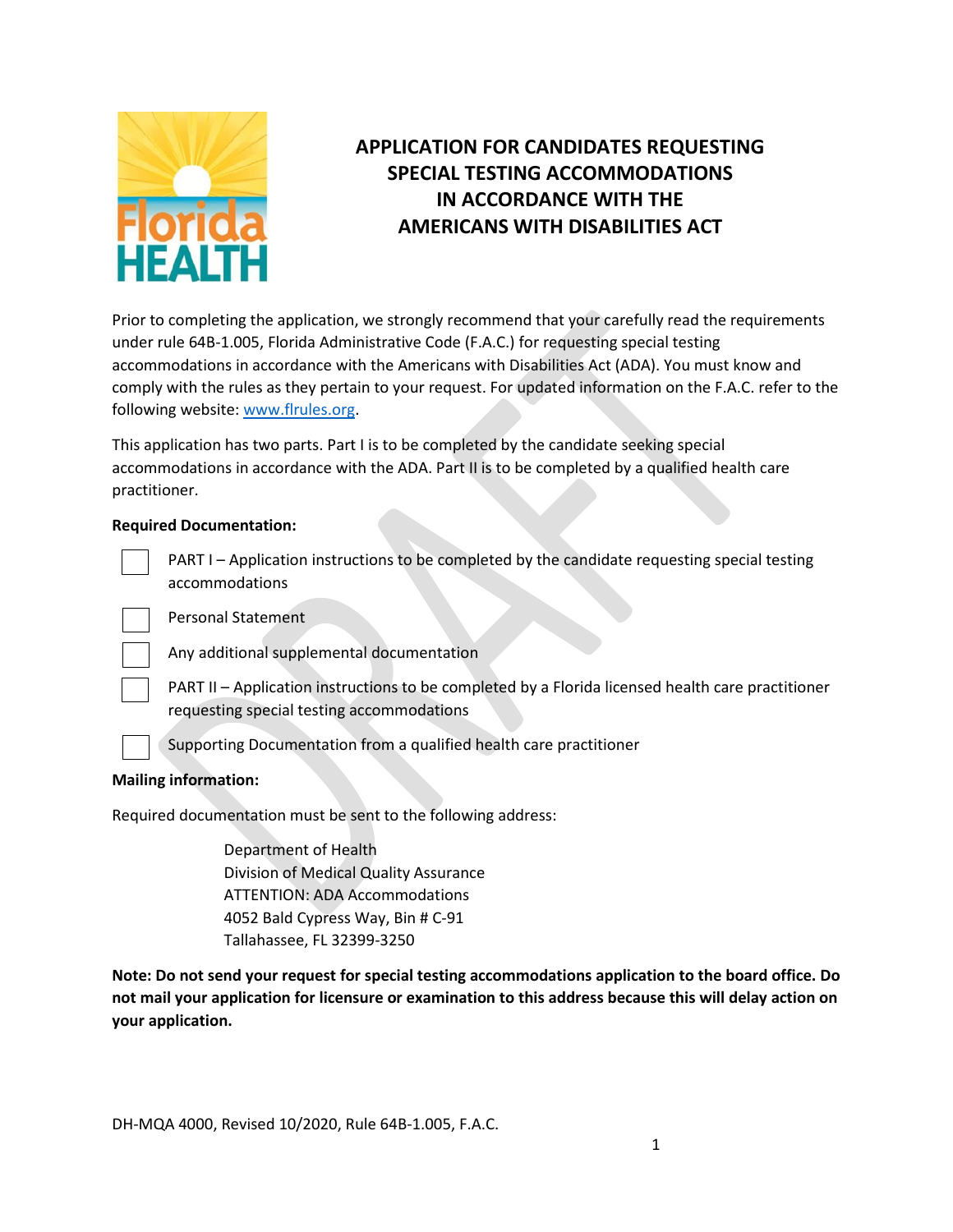## **PART I – APPLICATION INSTRUCTIONS TO BE COMPLETED BY THE CANDIDATE REQUESTING SPECIAL TESTING ACCOMMODATIONS**

### **Instructions:**

- **A. Who Should File the Application:** The Candidate seeking special testing accommodation for an ADA disability should complete Part I.
- **B. Application Submission Deadline:** Completed applications should be submitted at least sixty (60) days prior to the examination for which you are requesting special testing accommodations. If submitted with less than sixty (60) days until the examination, then accommodations will not be provided.
- **C. Required Documentation:** Applications must be supported by medical records documenting the disability. Documentation may include a copy of treatment or evaluation records, or a summary letter, that includes signs, symptoms, and clinical descriptions affirming your diagnosis and the functional limitations imposed by your condition. Please refer to the Special Testing Accommodations for Examinees with Disabilities instruction booklet for more information about documenting disabilities under the ADA. Documentation must be from a qualified professional appropriate for evaluating the disability, **pursuant to Chapters 490 (Psychological Services), 458 (Medical Practice), 459 (Osteopathy), 461 (Podiatry), 463 (Optometry), or 468, Part I (Speech Language Pathology & Audiology), Florida Statutes**, or by a practitioner in one of the above listed fields who is licensed in a comparable jurisdiction.

PART I – Application instructions to be completed by the candidate requesting special testing accommodations

Personal Statement

Any additional supplemental documentation

- **D. Review:** A review of each application will be completed after each submission. The department will defer the review of each application until all necessary documentation is completed and submitted.
- **E. Type or Print All Information on the Application.** Do not leave sections blank, insert "N/A" if the section does not apply.
- **F. Confidentiality:** To protect confidentiality, always send special testing accommodation information **separately to the address below. Do not include these materials with an examination application.** All materials received related to special testing accommodations will be held in confidence.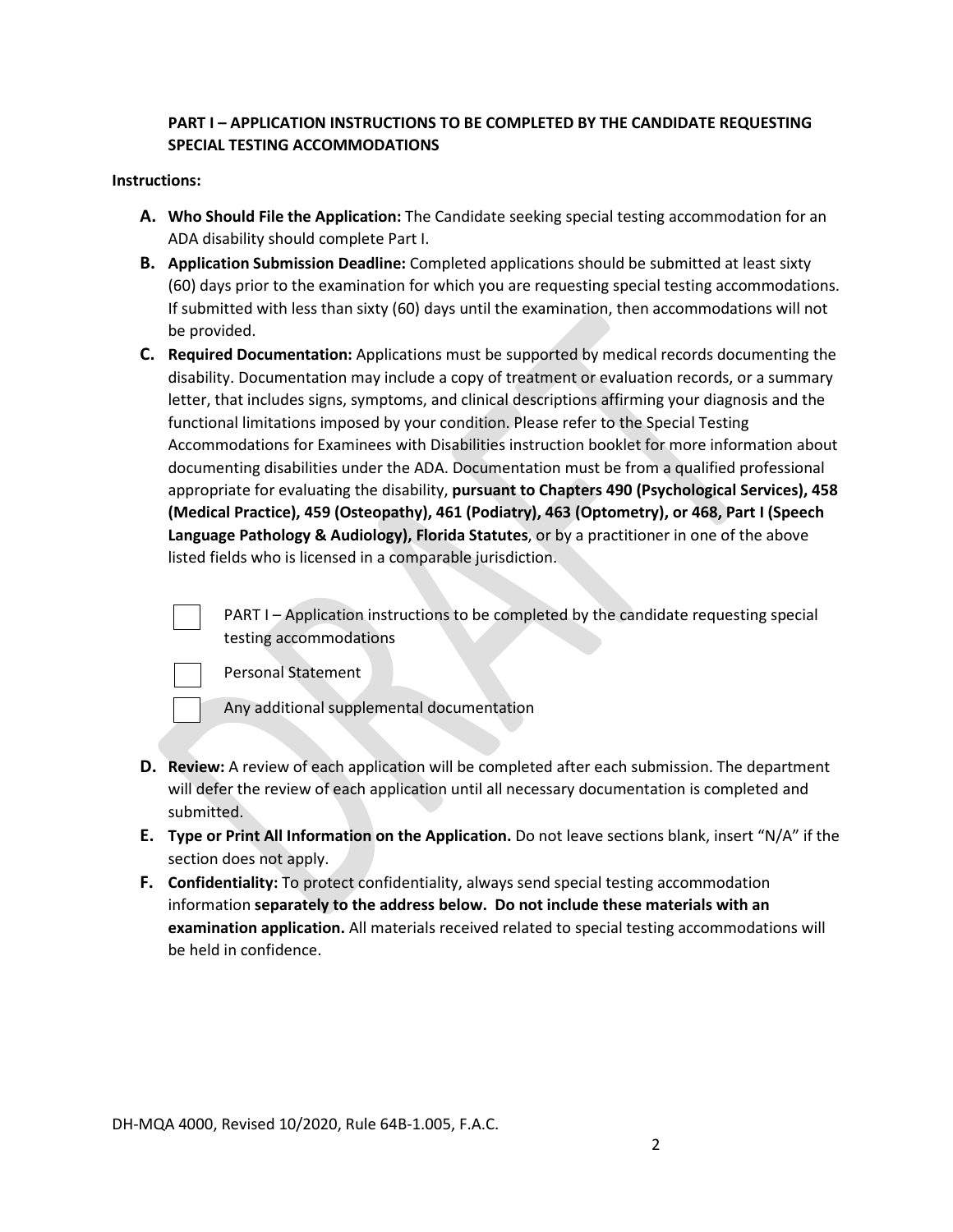### **G. Mailing information:**

Submit your application and any supplemental documentation you are sending with your application to the following address:

Department of Health Division of Medical Quality Assurance ATTENTION: ADA Accommodations 4052 Bald Cypress Way, Bin # C-91 Tallahassee, FL 32399-3250

**Note: Do not send your application for special testing accommodations to the board office. Do not mail your application for licensure or examination to this address because this will delay action on your application.**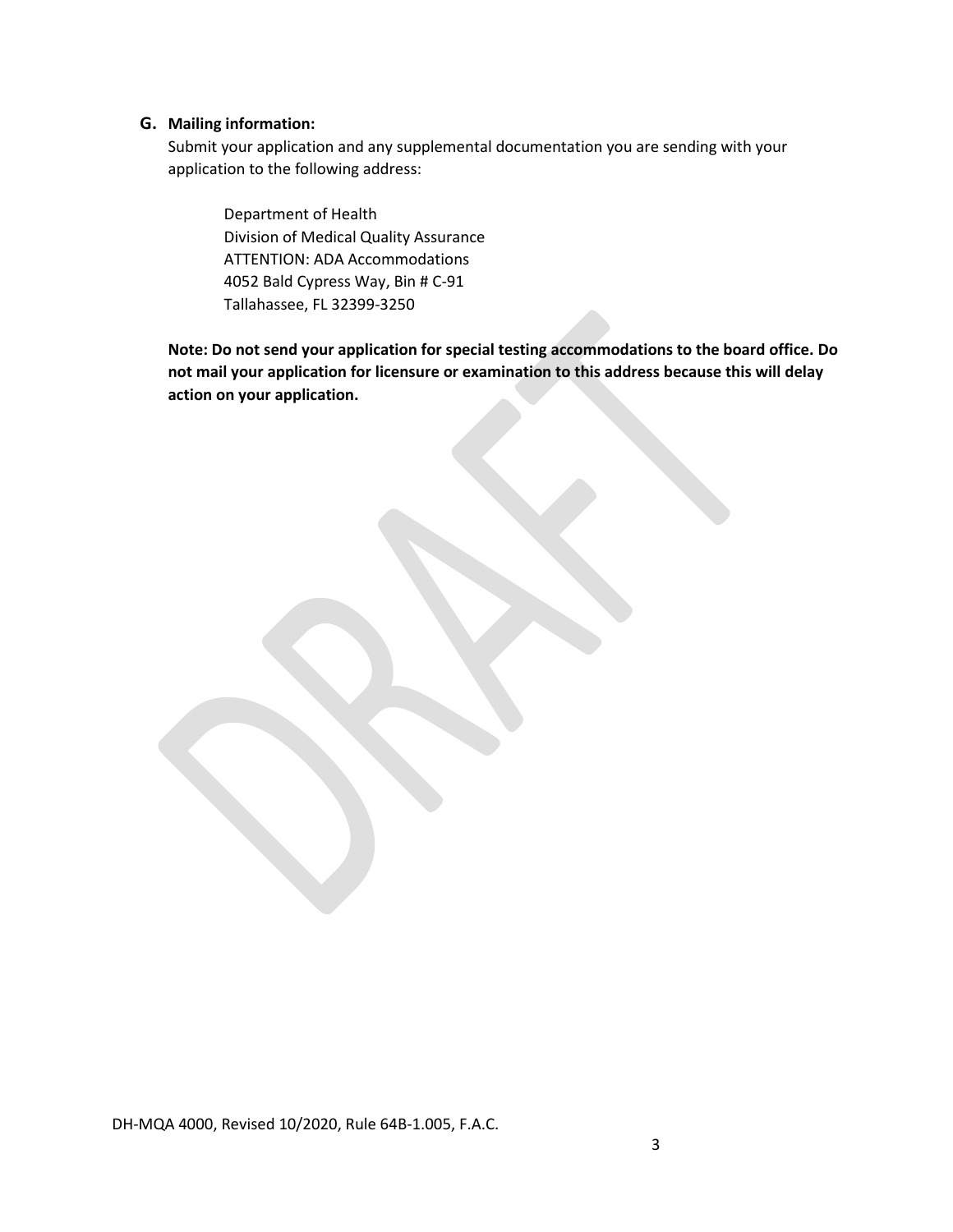|                                                                                                                                                                                                          | PART I - APPLICATION FOR CANDIDATES REQUESTING<br><b>SPECIAL TESTING ACCOMMODATIONS</b><br>IN ACCORDANCE WITH THE<br><b>AMERICANS WITH DISABILITIES ACT</b> |                         |
|----------------------------------------------------------------------------------------------------------------------------------------------------------------------------------------------------------|-------------------------------------------------------------------------------------------------------------------------------------------------------------|-------------------------|
|                                                                                                                                                                                                          | <b>PERSONAL DATA</b>                                                                                                                                        |                         |
| 1. Name: __________<br>First                                                                                                                                                                             | Middle                                                                                                                                                      | Last                    |
| City                                                                                                                                                                                                     | Street<br><b>State</b>                                                                                                                                      | Apt. Number<br>Zip Code |
| 3. Phone Number: $(\_\_\_)$ (Mobile) $(\_)$                                                                                                                                                              |                                                                                                                                                             | (Work)                  |
|                                                                                                                                                                                                          | EXAMINATION FOR WHICH ACCOMMODATION IS REQUESTED                                                                                                            |                         |
| 1. Profession: 2008 and 2008 and 2008 and 2008 and 2008 and 2008 and 2008 and 2008 and 2008 and 2008 and 2008                                                                                            |                                                                                                                                                             |                         |
| 2. Month / Year of Exam: 2008 and 2008 and 2008 and 2008 and 2008 and 2008 and 2008 and 2008 and 2008 and 2008                                                                                           |                                                                                                                                                             |                         |
| 3. Name of the Examination (check all those that pertain and identify by name):<br>(1) Laws and Rules<br>(2) National<br>(b) Written<br>(3) State Exam<br>____ (a) Practical ____________<br>(b) Written | (c) Specialty (ies) (if applicable): ___________<br>(c) Specialty (ies) (if applicable): __________                                                         |                         |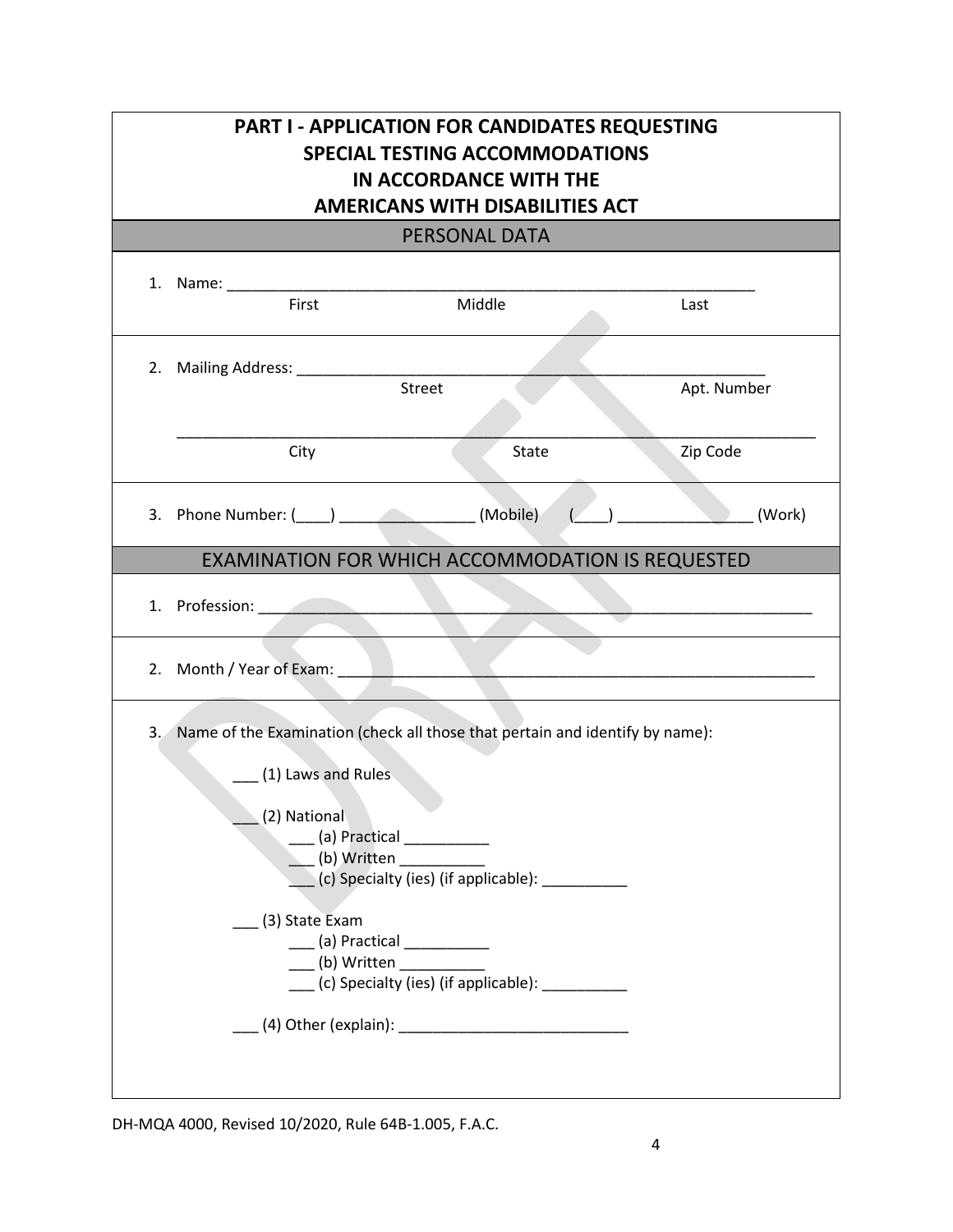| <b>NATURE OF REQUEST</b>                                                                                                                                                                |                             |
|-----------------------------------------------------------------------------------------------------------------------------------------------------------------------------------------|-----------------------------|
| 1. Please select the nature of your request:                                                                                                                                            |                             |
| <b>Chronic Health Problem</b>                                                                                                                                                           | Temporary Accidental Injury |
| <b>Hearing Disability</b>                                                                                                                                                               | <b>Visual Disability</b>    |
| Learning Disability                                                                                                                                                                     | ADHD/ADD                    |
| <b>Physical Disability</b>                                                                                                                                                              | Other:                      |
| 2. Do you require wheelchair access at the examination site?                                                                                                                            |                             |
| Yes                                                                                                                                                                                     | No                          |
|                                                                                                                                                                                         |                             |
| <b>ACCOMMODATION(S) REQUESTED</b>                                                                                                                                                       |                             |
| Separately list each accommodation requested. Name your disability(ies) that require(s) this<br>1.<br>accommodation:                                                                    |                             |
|                                                                                                                                                                                         |                             |
| PERSONAL STATEMENT                                                                                                                                                                      |                             |
| In order to document your need for accommodation, please attach a personal statement<br>1.<br>describing your disability and its impact on your daily life and educational functioning. |                             |
| LENGTH OF TIME WITH THE DISABILITY AND PRIOR ACCOMMODATION                                                                                                                              |                             |
| How long ago was your disability first professionally diagnosed?<br>1.                                                                                                                  |                             |
| Less than 1 year<br>1-2 years<br>2-4 years                                                                                                                                              | 5 or more years             |
| Check any prior classroom or test accommodation(s) that you have received:<br>2.                                                                                                        |                             |
| (a) Secondary or elementary school:<br>Accommodation(s) received:                                                                                                                       | Yes<br>No                   |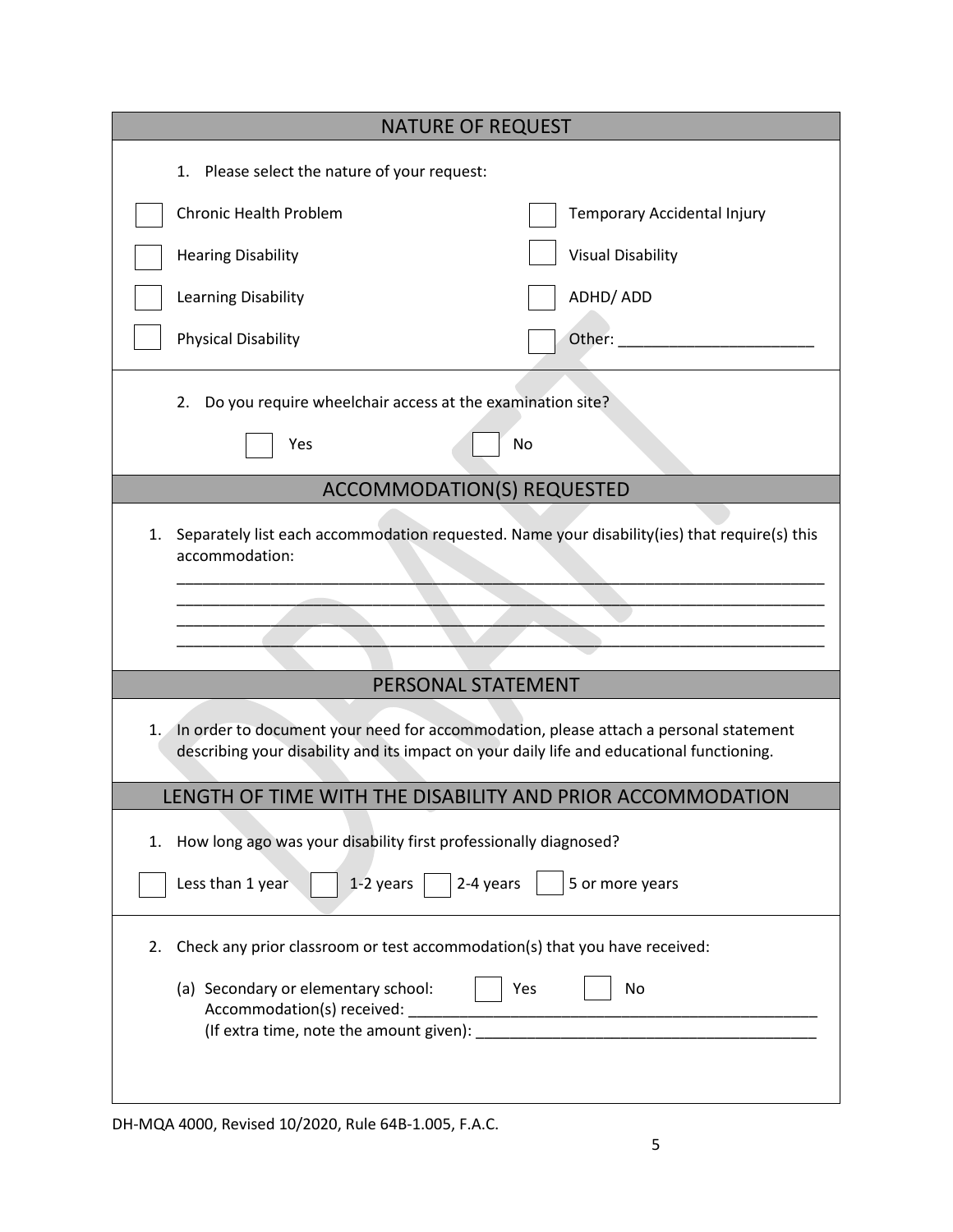| (b) College (if applicable):                                                                                                                                                                                                                                                                                                                                                                                                                                                                                                                                                                                                                                                                                    |
|-----------------------------------------------------------------------------------------------------------------------------------------------------------------------------------------------------------------------------------------------------------------------------------------------------------------------------------------------------------------------------------------------------------------------------------------------------------------------------------------------------------------------------------------------------------------------------------------------------------------------------------------------------------------------------------------------------------------|
|                                                                                                                                                                                                                                                                                                                                                                                                                                                                                                                                                                                                                                                                                                                 |
|                                                                                                                                                                                                                                                                                                                                                                                                                                                                                                                                                                                                                                                                                                                 |
| (c) Other:                                                                                                                                                                                                                                                                                                                                                                                                                                                                                                                                                                                                                                                                                                      |
| Year: __________                                                                                                                                                                                                                                                                                                                                                                                                                                                                                                                                                                                                                                                                                                |
|                                                                                                                                                                                                                                                                                                                                                                                                                                                                                                                                                                                                                                                                                                                 |
|                                                                                                                                                                                                                                                                                                                                                                                                                                                                                                                                                                                                                                                                                                                 |
|                                                                                                                                                                                                                                                                                                                                                                                                                                                                                                                                                                                                                                                                                                                 |
| CERTIFICATION / AUTHORIZATION                                                                                                                                                                                                                                                                                                                                                                                                                                                                                                                                                                                                                                                                                   |
| any other individuals taking the examination and I will not communicate in any way with any such<br>individuals about the content of the examination.<br>Date: <u>Date: Expansion of the Second State Second</u> State State State State State State State State State State State State State State State State State State State State State State State State State State State State Sta                                                                                                                                                                                                                                                                                                                    |
|                                                                                                                                                                                                                                                                                                                                                                                                                                                                                                                                                                                                                                                                                                                 |
| I understand the Department of Health will use the information obtained by this authorization to<br>determine eligibility for a reasonable accommodation in regard to this examination by reason of my<br>disability. This information will remain confidential pursuant to the provisions in Section 456.014,<br>Florida Statutes. If clarification or further information regarding the documentation provided is<br>needed, I authorize the Department of Health authority to contact the professional(s) who diagnosed<br>the disability and/or those entities to communicate with the Department of Health in this regard to<br>provide the Department with such clarification and/or further information. |
| Signature: <u>Communications</u><br>Date: __________________                                                                                                                                                                                                                                                                                                                                                                                                                                                                                                                                                                                                                                                    |
|                                                                                                                                                                                                                                                                                                                                                                                                                                                                                                                                                                                                                                                                                                                 |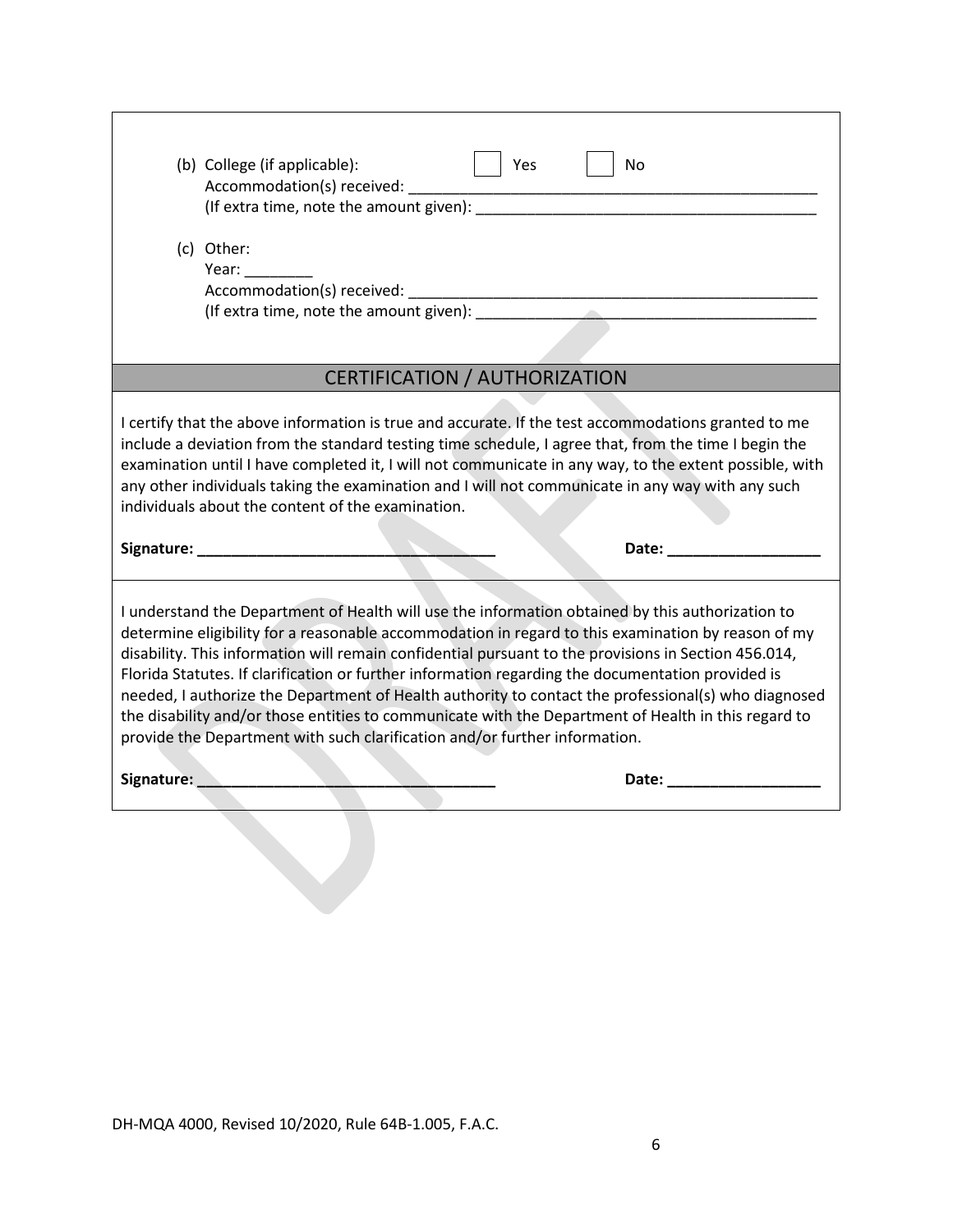## **PART II – APPLICATION INSTRUCTIONS TO BE COMPLETED BY A FLORIDA LICENSED HEALTH CARE PRACTITIONER REQUESTING SPECIAL TESTING ACCOMMODATIONS**

#### **Instructions:**

**A. Who Should File the Application:** A Florida licensed health care practitioner should complete Part II for a candidate seeking special testing accommodation for an ADA disability.

Documentation must be from a qualified professional appropriate for evaluating the disability, **pursuant to Chapters 490 (Psychological Services), 458 (Medical Practice), 459 (Osteopathy), 461 (Podiatry), 463 (Optometry), or 468, Part I (Speech Language Pathology & Audiology), Florida Statutes**. Documentation of the disability by a practitioner in the same field from another state may be made if the practitioner is licensed in that state and practicing the profession at the time the diagnosis was made.

If you are not a Psychologist, Medical Physician, Osteopathic Physician, Podiatrist, Optometrist, or licensed to practice Speech and Language Pathology and Audiology, **do not complete this form.**

Professionals conducting assessments and rendering diagnoses of learning disabilities must be qualified to do so. Comprehensive training in the differential diagnosis of various learning disabilities is required. The evaluator should provide professional credentials, including information about licensure or certification, the area of specialization and employment. Please designate the state where practicing.

- **B. Application Submission Deadline:** Completed applications should be submitted at least sixty (60) days prior to the examination for which you are requesting special testing accommodations. If submitted with less than sixty (60) days until the examination, then accommodations will not be provided.
- **C. Required Documentation:** Applications must be supported by medical records documenting the disability. Documentation may include a copy of treatment or evaluation records, or a summary letter, that includes signs, symptoms, and clinical descriptions affirming your diagnosis and the functional limitations imposed by your condition. Please refer to the Special Testing Accommodations for Examinees with Disabilities instruction booklet for more information about documenting disabilities under the ADA.
	- PART II Application instructions to be completed by a Florida licensed health care practitioner requesting special testing accommodations

Supporting Documentation from a qualified health care practitioner

- **D. Review:** A review of each application will be completed after each submission. The department will defer the review of each application until all necessary documentation is completed and submitted.
- **E. Type or Print All Information on the Application.** Do not leave sections blank, insert "N/A" if the section does not apply.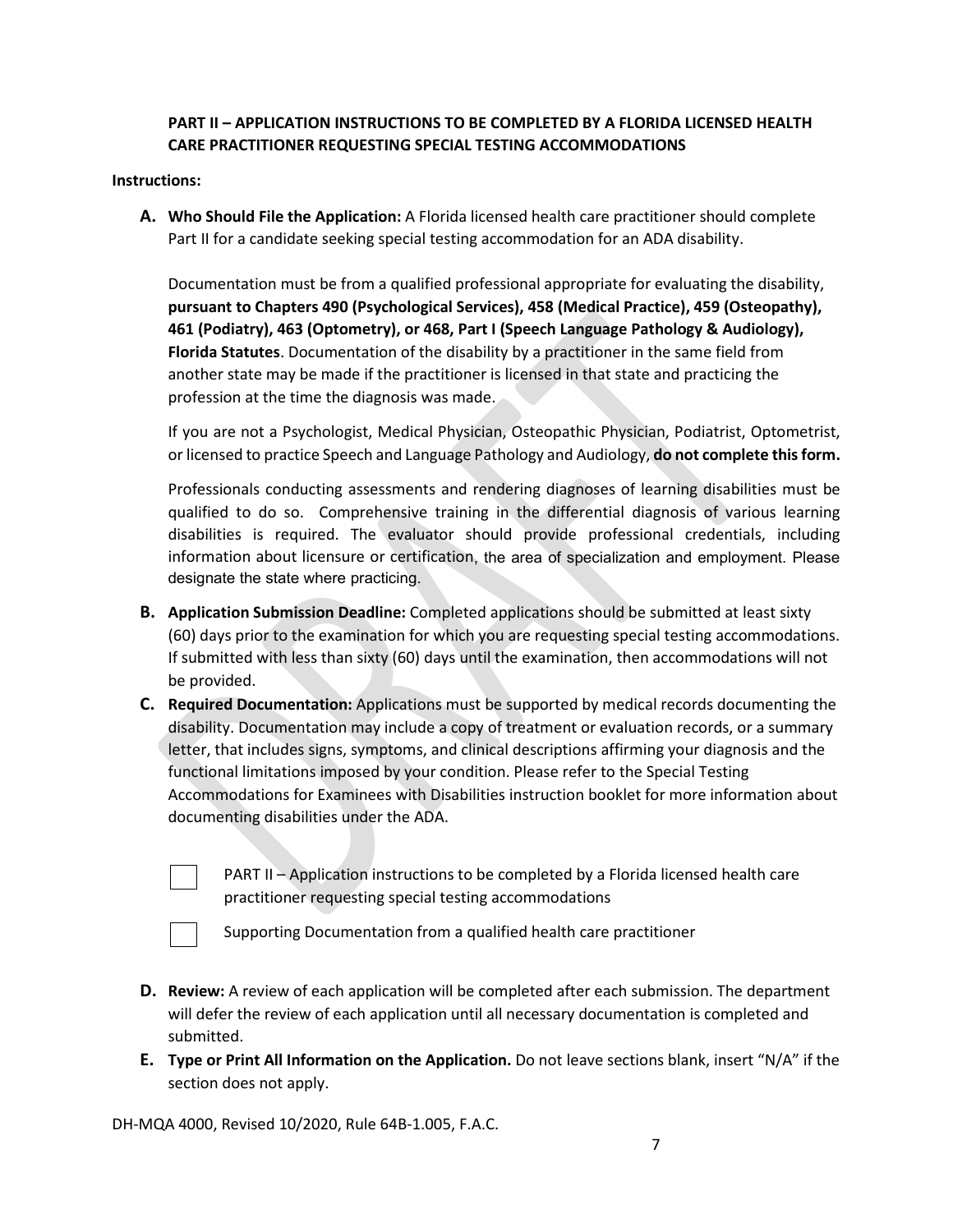**F. Confidentiality:** To protect confidentiality, always send special testing accommodation information **separately to the address below. Do not include these materials with an examination application.** All materials received related to special testing accommodations will be held in confidence.

## **G. Mailing information:**

Submit your application and any supplemental documentation you are sending with your application to the following address:

Department of Health Division of Medical Quality Assurance ATTENTION: ADA Accommodations 4052 Bald Cypress Way, Bin # C-91 Tallahassee, FL 32399-3250

**Note: Do not send your application for special testing accommodations to the board office. Do not mail your application for licensure or examination to this address because this will delay action on your application.**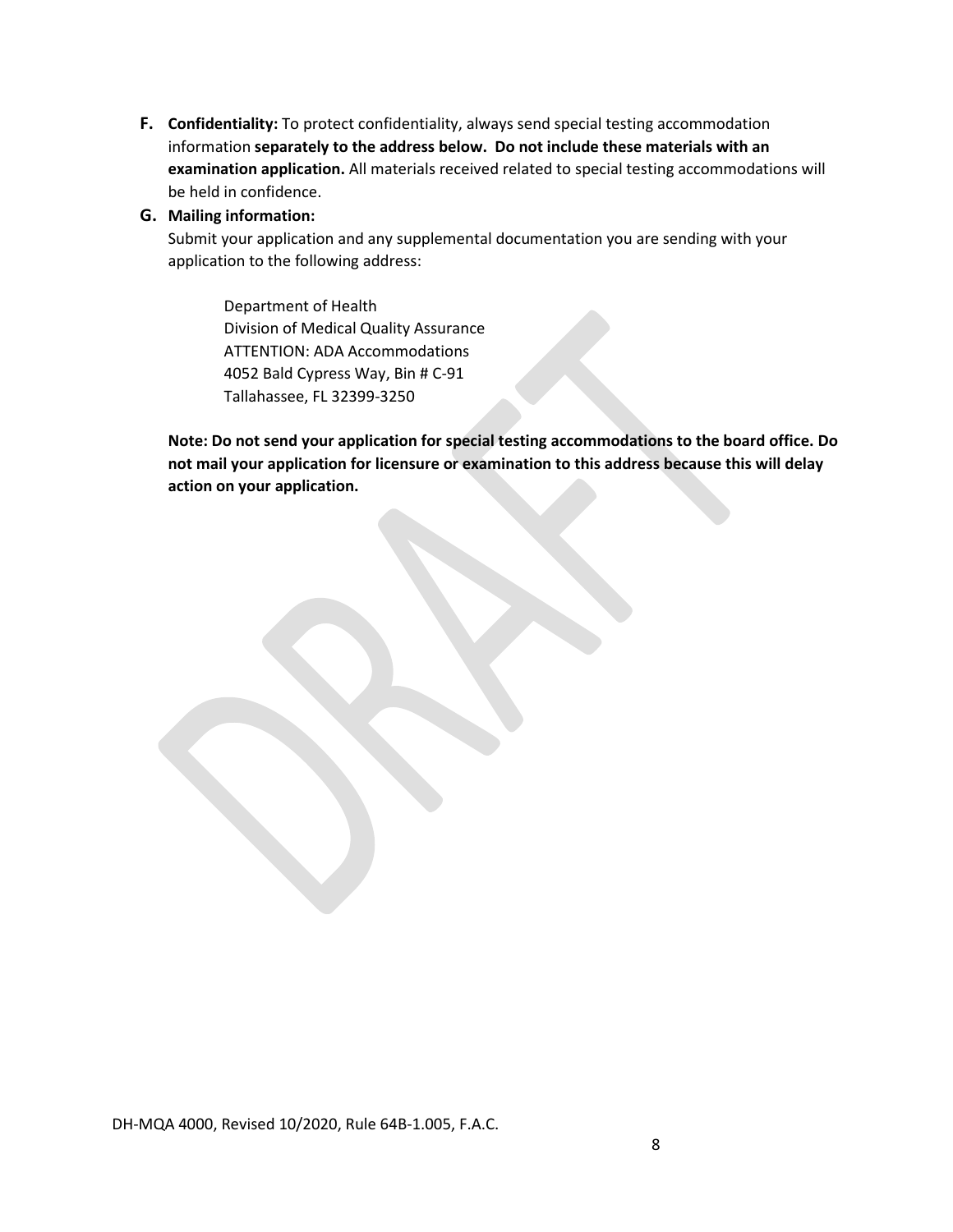## **PART II - APPLICATION FOR CANDIDATES REQUESTING SPECIAL TESTING ACCOMMODATIONS IN ACCORDANCE WITH THE AMERICANS WITH DISABILTIES ACT**

## PRACTITIONER DATA

|                     | First                                                                                                                                                                                                                          | Last   |                      | MI          |
|---------------------|--------------------------------------------------------------------------------------------------------------------------------------------------------------------------------------------------------------------------------|--------|----------------------|-------------|
|                     |                                                                                                                                                                                                                                |        |                      |             |
|                     |                                                                                                                                                                                                                                |        |                      |             |
|                     |                                                                                                                                                                                                                                |        |                      |             |
|                     |                                                                                                                                                                                                                                |        |                      |             |
|                     | Other License Number (Include State): National Action of the Contract of the Contract of the Contract of the Contract of the Contract of the Contract of the Contract of the Contract of the Contract of the Contract of the C |        |                      |             |
|                     | 6. Practice Location:                                                                                                                                                                                                          |        | <b>Facility Name</b> |             |
|                     |                                                                                                                                                                                                                                | Street |                      | Apt. Number |
|                     | City                                                                                                                                                                                                                           | State  |                      | Zip Code    |
|                     | 7. Phone Number: ( ) _____________________(Mobile) ( ___) _______________(Work)                                                                                                                                                |        |                      |             |
| <b>PATIENT DATA</b> |                                                                                                                                                                                                                                |        |                      |             |
|                     | 1. Patient Name:<br>First                                                                                                                                                                                                      | Last   |                      | MI          |
| 2.                  | Patient Profession: National Profession:                                                                                                                                                                                       |        |                      |             |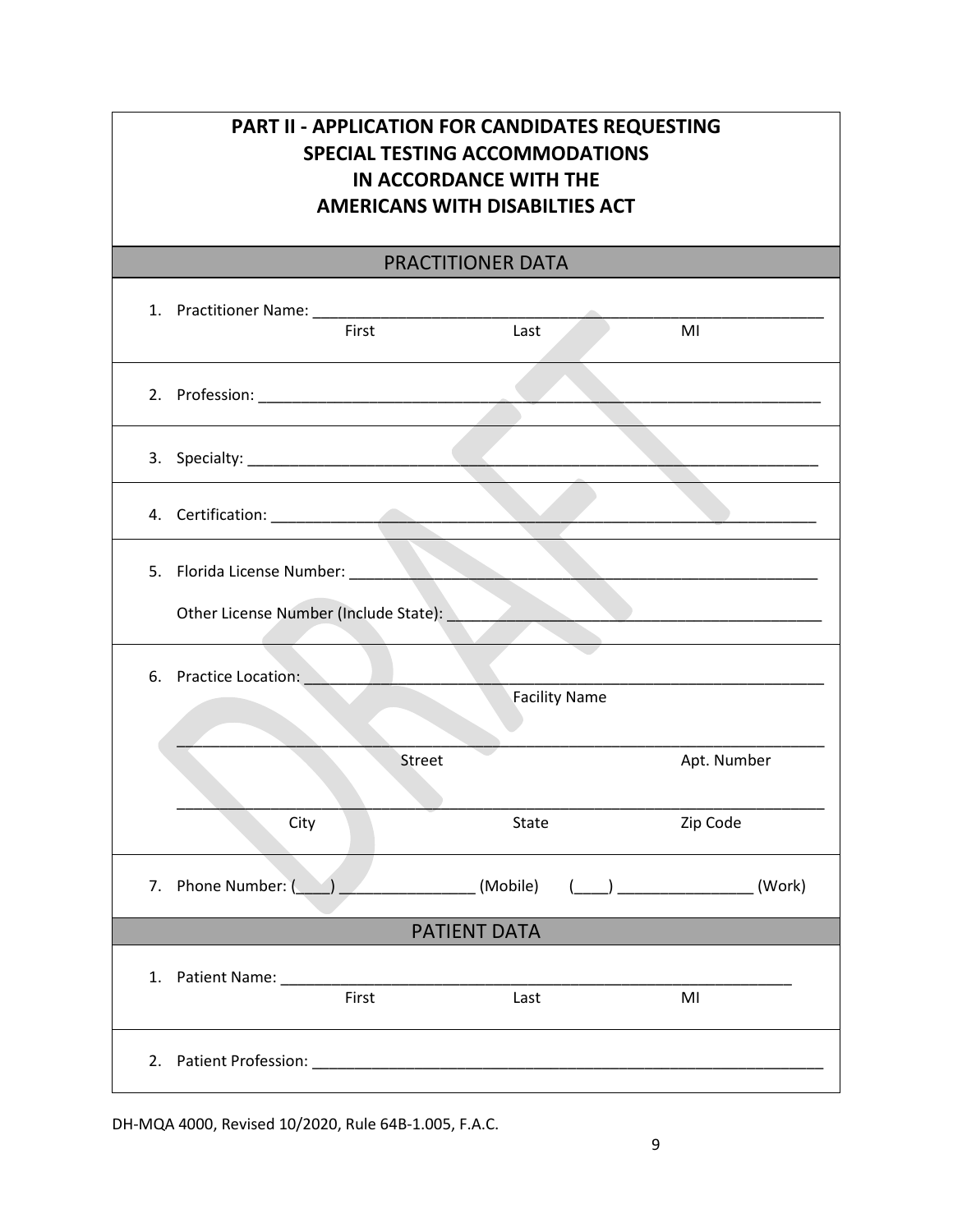| (Month / Date / Year)                                                                                                                                                                                                                                                                                                                                                                                                                                                                                                    |
|--------------------------------------------------------------------------------------------------------------------------------------------------------------------------------------------------------------------------------------------------------------------------------------------------------------------------------------------------------------------------------------------------------------------------------------------------------------------------------------------------------------------------|
|                                                                                                                                                                                                                                                                                                                                                                                                                                                                                                                          |
|                                                                                                                                                                                                                                                                                                                                                                                                                                                                                                                          |
| 6. Name of Test(s) or Procedures Used to Diagnose the Disability:                                                                                                                                                                                                                                                                                                                                                                                                                                                        |
|                                                                                                                                                                                                                                                                                                                                                                                                                                                                                                                          |
| 7. Length of Time with the Condition:                                                                                                                                                                                                                                                                                                                                                                                                                                                                                    |
| 8. Recommended Accommodation for Testing:                                                                                                                                                                                                                                                                                                                                                                                                                                                                                |
| 9. Reason that the Recommended Accommodations are Needed:                                                                                                                                                                                                                                                                                                                                                                                                                                                                |
|                                                                                                                                                                                                                                                                                                                                                                                                                                                                                                                          |
| <b>SUPPORTING DOCUMENTATION</b>                                                                                                                                                                                                                                                                                                                                                                                                                                                                                          |
| 1. Applications must be supported by medical records documenting the disability.<br>Documentation may include a copy of treatment or evaluation records, or a summary letter,<br>that includes signs, symptoms, and clinical descriptions affirming your diagnosis and the<br>functional limitations imposed by the patient's condition. Please refer to the Special Testing<br>Accommodations for Examinees with Disabilities instruction booklet for more information<br>about documenting disabilities under the ADA. |